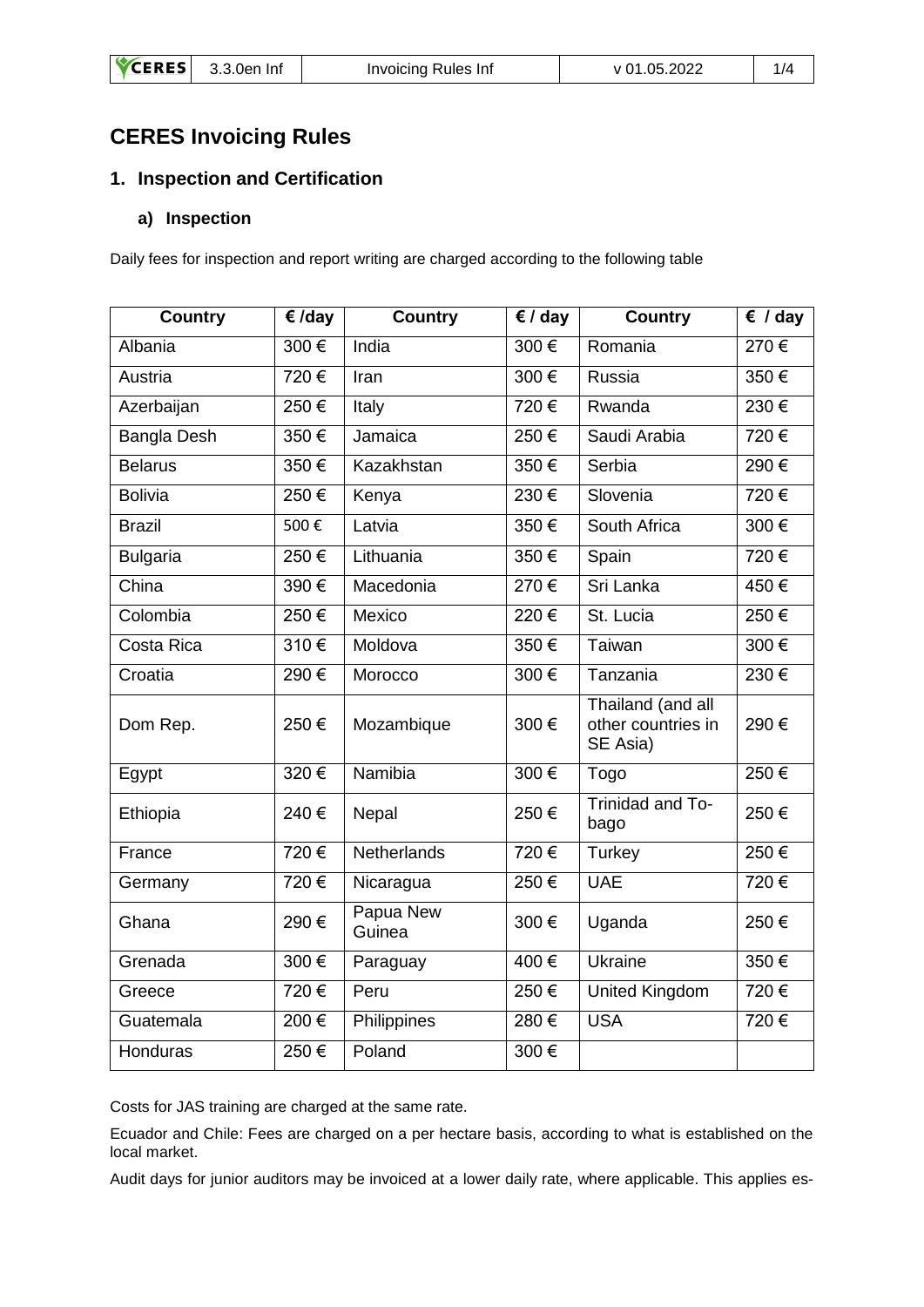| <b>VCERES</b> | 3.3.0en Inf | Invoicing Rules Inf | v 01.05.2022 | 2/4 |
|---------------|-------------|---------------------|--------------|-----|
|---------------|-------------|---------------------|--------------|-----|

pecially for large smallholder organisations, where junior auditors cover part of the member farm inspections.

#### **b) Travel days**

Travel days are calculated at 50 % of the daily fee for the respective country.

#### **c) Certification**

The time for report review, handling of non-compliances and certification, taking into consideration the size, complexity of the operator and the number of standards requested are calculated as follows:

Switzerland, Great Britain and EU-Member States (except Romania and Bulgaria): 100 €/h All other countries (incl. Romania and Bulgaria): 75 €/h

#### **d) Offer**

The offers are based on a time estimate which takes into consideration the clients` specific situation. If – for a reason which lies out of CERES´ responsibility – more time is needed this additional time will be charged to the client accordingly (i.e. additional work which may become necessary due to serious or high number of non-compliances, findings of pesticide residues in organic products, translator costs, etc.). Under NOP, the offer also includes an estimate of travel expenses. Else these expenses are normally not included.

We ask for a **prepayment** of normally 50 % of the total offer. In some cases, this percentage can be higher. The remaining part of the offer plus the items that are not included in the offer are charged before communicating the certification decision. CERES tries to minimize travel expenses, e.g. by combining several inspections into one inspection trip; in such cases the costs will be split on a pro-rata basis among the involved parties. Furthermore CERES will only use economy class for travelling and look for reasonable accommodation.

For Rainforest Alliance inspections, it is not allowed for the client to pay for the inspector's food and accommodation. The inspectors pay themselves; CERES then invoices the costs to the client. CERES prefers this procedure also for other inspections, although we do not make it compulsory so far.

If the operator decides to withdraw from certification after the inspection has already been carried out, the prepayment will not be refunded.

#### **2. Transaction Certificates (TCs) respectively Certificates of Inspection (COI) / Organic agriculture**

The official EU COIs are normally only signed online, no hardcopy needed. If amendments or changes to a TC / COI must be made because of mistakes / wrong information provided by the applicant, these will be invoiced in addition.

| Type of TC / COI                                                                                                                                                | <b>Price Category</b>                                                                                                              | <b>STANDARD</b><br>service<br>(regular<br>handling<br>time) | <b>EXPRESS</b><br>service<br>(handling<br>time within<br>2 working<br>days) |
|-----------------------------------------------------------------------------------------------------------------------------------------------------------------|------------------------------------------------------------------------------------------------------------------------------------|-------------------------------------------------------------|-----------------------------------------------------------------------------|
| National (domestic) TC                                                                                                                                          | 1-5 products / purchase doc.*<br>6-10 products / purchase doc.<br>11-15 products / purchase doc.<br>16-20 products / purchase doc. | $30 \in$<br>50€<br>70€<br>90€                               | 60€<br>80€<br>100 €<br>120 €                                                |
| COIs/TCs for international<br>sales (to the EU, US and other<br>countries) (e.g. official COIs for<br>import into the EU, NOP import<br>certificate for the US) | 1-5 products / purchase doc.<br>6-10 products / purchase doc.<br>11-15 products / purchase doc.<br>16-20 products / purchase doc.  | 60€<br>90€<br>110 €<br>140 €                                | 100 €<br>130 €<br>160 €<br>190 €                                            |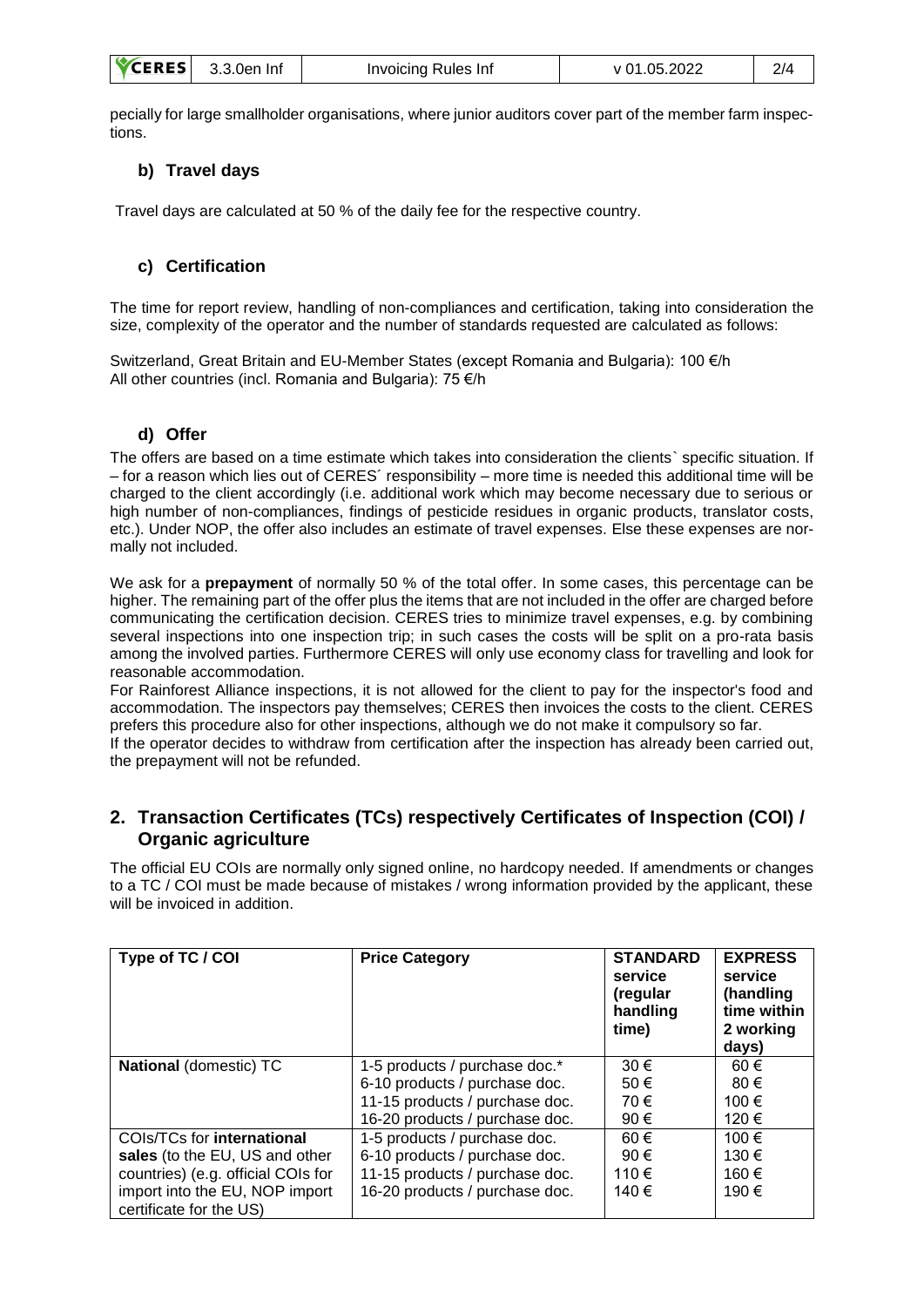| 05.2022<br>3.3.0er<br>Invoicing Rules Inf<br>-Inf<br>. |
|--------------------------------------------------------|
|--------------------------------------------------------|

| Courier service for sending /           | 25 € (Germany)         |
|-----------------------------------------|------------------------|
| shipping the original                   | 35 € (outside Germany) |
| Additional Declarations for<br>I COI/TC | 15€                    |

\* "purchase doc." refers to supplier invoices or supplier TCs

# **3. Different Services / Fees**

| Fee                            | <b>Applicable to</b> | Fee                           | <b>Details</b>                   |
|--------------------------------|----------------------|-------------------------------|----------------------------------|
| <b>Standard owner li-</b>      | GLOBALG.A.P.         | Refer to the web-             |                                  |
| cense fees per unit            |                      | sites of the respec-          |                                  |
|                                |                      | tive organisations,           |                                  |
|                                |                      | also refer to offers          |                                  |
| <b>Certificate issuance</b>    | Rainforest Alli-     | $\epsilon$ 25 per certificate |                                  |
|                                | ance                 |                               |                                  |
| <b>Sampling and Testing</b>    | Organic              | Depends on the                | When it is clear beforehand      |
|                                |                      | cost for laboratory           | that samples will be taken,      |
|                                |                      | and shipment                  | they will be included in the of- |
|                                |                      |                               | fer                              |
| <b>Label Approval</b>          | Organic              | see 1c                        | 5 labels for free (this refers   |
|                                |                      |                               | specifically to retail labels)   |
| <b>Farm Input Approval</b>     | Organic              | see 1c                        | 5 inputs for free                |
| <b>Recipe Check</b>            | Organic              | see 1c                        | 5 recipes for free               |
| <b>Certificate Extension</b>   | All                  | 50 $\epsilon$ per certificate | Not applicable, when delay is    |
| and modifications              |                      |                               | caused by CERES, or a mis-       |
|                                |                      | Or 90€/hour if more           | take by CERES needs to be        |
|                                |                      | complex modifica-             | corrected. For more complex      |
|                                |                      | tions                         | modifications / amendments to    |
|                                |                      |                               | certificates, see 1c.            |
| <b>COR</b>                     | COR organic          | 100 € per certificate         | If applied for retroactively:    |
|                                |                      |                               | 200€                             |
| <b>Label Approval for Dis-</b> | <b>NOP</b>           | 200 € per distributor         | The distributor (normally in the |
| tributor under NOP             |                      |                               | US, but sometimes also in        |
|                                |                      |                               | other countries) uses our        |
|                                |                      |                               | name, without being certified.   |
|                                |                      |                               | The distributor must sign the    |
|                                |                      |                               | respective declaration           |

## **4. Reminder / overdue charges**

| 1 <sup>st</sup> reminder            | <b>Overdue charges</b>     |                                               |                                                |  |
|-------------------------------------|----------------------------|-----------------------------------------------|------------------------------------------------|--|
|                                     | 1 <sup>st</sup> admonition | $2nd$ admonition                              | 3 <sup>rd</sup> admonition                     |  |
| 1 month after in-<br>voice date / 2 | month after due date       | 1 month after 1 <sup>st</sup> admoni-<br>tion | 2 months after 1 <sup>st</sup> ad-<br>monition |  |
| weeks after due<br>date             | 10 €                       | 20€                                           | 30€                                            |  |

## **5. Additional inspections**

Additional inspections (announced or unannounced) may be conducted for several reasons:

- Most certification programmes require a certain percentage (mostly 10%) of operations to be subject to additional inspections. The operations are selected based on a risk analysis.
- Follow-up on corrective actions: If many, or very substantial non-conformities are found during the annual inspection, paperwork is often not sufficient for verifying if the proposed corrective actions are effective. In such cases, an additional inspection becomes necessary.